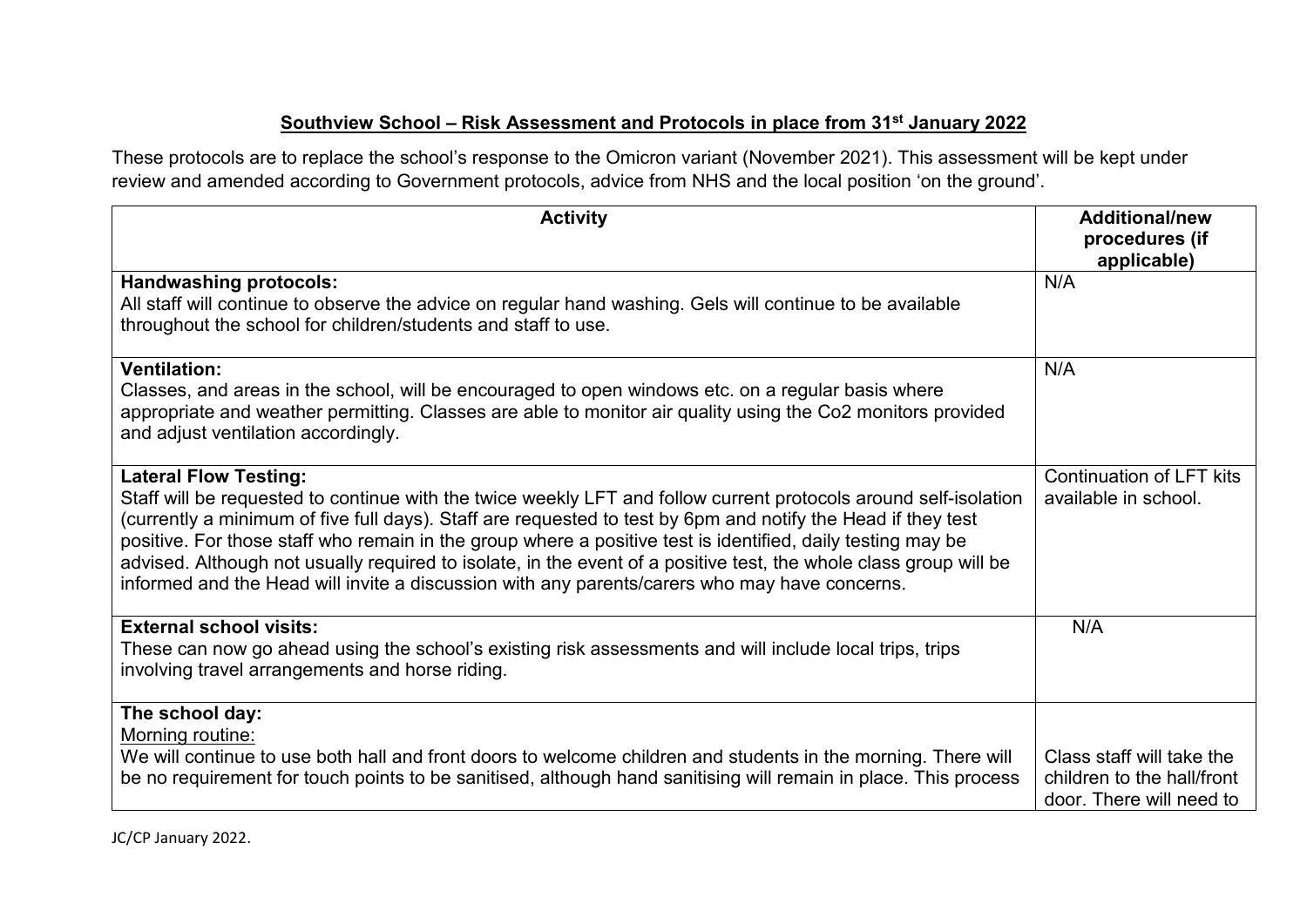| will be coordinated by two people based in the hall and in the main office. We will continue to use the radio                                             | be one person based in                         |
|-----------------------------------------------------------------------------------------------------------------------------------------------------------|------------------------------------------------|
| system to call classes when needed.                                                                                                                       | the hall to coordinate<br>this, and a second   |
| Afternoon routine:                                                                                                                                        | person from 3.15pm to                          |
| The school day will be extended to the usual time. There will be no end of day whole school assemblies.                                                   | act as a 'runner' when                         |
| Instead classes will have their own assemblies at 3pm in their class rooms.                                                                               | the Teaching Assistants<br>finish for the day. |
| <b>Resumption of interventions:</b>                                                                                                                       | N/A                                            |
| All therapeutic input / additional support will be fully operational. This will include interventions, for example,                                       |                                                |
| PE teaching across classes and internal and external integration arrangements.                                                                            |                                                |
| <b>School visitors:</b>                                                                                                                                   | Information given at the                       |
| Visitors to the school will be allowed. Visitors will need to be mindful of the mask wearing protocols and the                                            | office and a supply of                         |
| school reserve the right to ask visitors to take a lateral flow test within 24 hours of their visit.                                                      | masks will be made<br>available.               |
| <b>Mask wearing:</b>                                                                                                                                      | School to retain supply                        |
| We will continue to wear masks in communal areas.                                                                                                         | of masks.                                      |
|                                                                                                                                                           |                                                |
| Staff and child/student movement between groups.<br>'Bubbles' will cease to exist and there will be free movement of staff and children between groups in | N/A                                            |
| the school. However, all staff must be mindful to keep this to a minimum and ask themselves the                                                           |                                                |
| questions: is this movement necessary? Can the same outcomes be achieved without excessive group                                                          |                                                |
| mixing? Essentially, colleagues are putting an additional layer of questioning, and accountability,                                                       |                                                |
| before taking any action to mix groups.                                                                                                                   |                                                |
| There will be no demarcation of 'zones' in the outside spaces and children/student and staff can mix                                                      |                                                |
| freely in the outside spaces.                                                                                                                             |                                                |
|                                                                                                                                                           |                                                |
| Lunchtimes will continue in classes, rather than groups mixing in the hall.                                                                               |                                                |
| Staff will continue to adhere to the social distancing protocols in the staff room and other areas outside                                                |                                                |
| of their class bases.                                                                                                                                     |                                                |

JC/CP January 2022.